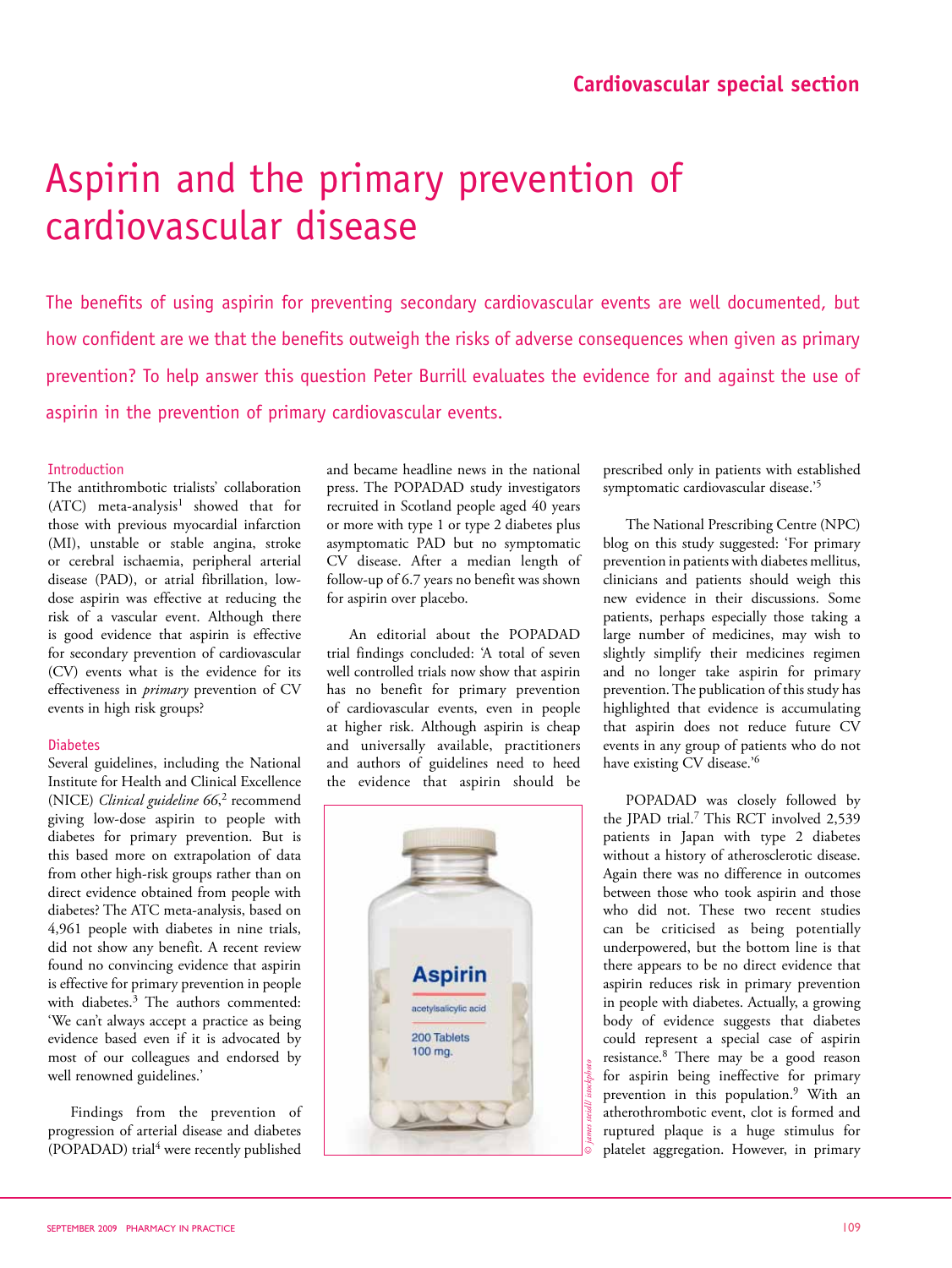# **Cardiovascular special section**

An editorial about the POPADAD trial findings concluded: 'A total of seven well controlled trials now show that aspirin has no benefit for primary prevention of cardiovascular events, even in people at higher risk.'

prevention, where there has been no event, thrombus is not routinely formed.<sup>9</sup>

#### Hypertension

The *British National Formulary* (*BNF,* 57) recommendations are for 'long-term use of aspirin 75mg daily by patients with a 10 year CV disease risk of 20% or more and aged over 50 years'. Is there evidence for this indication?

Cochrane have conducted a systematic review10 of the role of antiplatelet therapy and anticoagulation in patients with raised blood pressure. The review included people with elevations of both systolic and diastolic blood pressure, or isolated elevations of either systolic or diastolic blood pressure to address the following hypotheses: (i) antiplatelet agents reduce total deaths and/ or major thrombotic events when compared to placebo or other active treatment; and (ii) oral anticoagulants reduce total deaths and/or major thromboembolic events when compared to placebo or other active treatment.

Aspirin (Acetylsalicylic Acid; ASA) did not reduce stroke or 'all CV events' compared to placebo in primary prevention patients who had elevated blood pressure and no previous CV disease. Based on one large trial (the hypertension optimal treatment trial; HOT trial), ASA taken for five years reduced MI (absolute risk reduction; ARR, 0.5%, number needed to treat; NNT 200 for 5 years), increased major haemorrhage (absolute risk increase; ARI, 0.7%, number needed to harm; NNH 154) and did not reduce all cause mortality or CV mortality. There was no significant difference between ASA and clopidogrel for the composite endpoint of stroke, MI or vascular death in one trial (clopidogrel

versus aspirin in patients at risk of ischaemic events — CAPRIE, 1996). In two small trials warfarin alone or in combination with ASA did not reduce stroke or coronary events.

The Cochrane authors' conclusions were: 'For primary prevention in patients with elevated blood pressure, anti-platelet therapy with ASA cannot be recommended since the magnitude of benefit, a reduction in MI, is negated by a harm of similar magnitude, an increase in major haemorrhage. For secondary prevention in patients with elevated blood pressure (ATC meta-analysis: APTC 1994) antiplatelet therapy is recommended because the magnitude of the absolute benefit is many times greater. Warfarin therapy alone or in combination with aspirin in patients with elevated blood pressure cannot be recommended because of lack of demonstrated benefit. Glycoprotein IIb/IIIa inhibitors as well as ticlopidine and clopidogrel have not been sufficiently evaluated in patients with elevated blood pressure.'

#### Primary prevention

There have been six RCTs to evaluate the use of aspirin in primary prevention of CV disease in people without diabetes and the results of these have been combined in a sex-specific meta-analysis.<sup>11</sup> Three studies included only males, one included only females and two included both sexes.

Aspirin was associated with a statistically

significant decrease in CV events in women (odds ratio and 95% confidence limits; OR 0.88, 95% CI: 0.79 to 0.99, P<0.03) and men (OR 0.86, 95% CI: 0.78 to 0.94, P=0.01) compared with placebo.

In women, aspirin was associated with a statistically significant reduction in the occurrence of stroke (OR 0.83, 95% CI: 0.70 to 0.97, P=0.02). When stroke sub-type was investigated, aspirin was associated with a reduction in ischaemic stroke but not haemorrhagic stroke. There was no statistically significant effect on MI, CV and all-cause mortality for women.

In men, aspirin was associated with a statistically significant reduction in the



occurrence of MI (OR 0.68, 95% CI: 0.54 to 0.86, P<0.001), but had no statistically significant effect on stroke overall (although there was a statistically significant increase in haemorrhagic stroke) and no effect on CV and all-cause mortality.

Aspirin therapy increased the risk of bleeding in both men and women. In absolute terms aspirin therapy for an average of 6.4 years resulted in an average absolute benefit of approximately 3 CV events prevented per 1000 women and 4 CV events prevented per 1000 men. Aspirin therapy for an average of 6.4 years resulted in an average absolute increase of approximately 2.5 major bleeding events caused per 1000 women and 3 major

| Table 1. Benefits and major bleeding risk of aspirin therapy <sup>12</sup> |                  |                   |
|----------------------------------------------------------------------------|------------------|-------------------|
| <b>Women</b>                                                               |                  |                   |
|                                                                            | RRR (CI)         | NNT (CI)          |
| Major CV composite                                                         | 12% (1 to 21)    | 322 (184 to 3870) |
| <b>Stroke</b>                                                              | $17\%$ (3 to 30) | 445 (252 to 2523) |
|                                                                            | RRI (CI)         | NNH (CI)          |
| Major bleeding                                                             | 67% (13 to 150)  | 323 (145 to 1684) |
| Men                                                                        |                  |                   |
|                                                                            | RRR (CI)         | NNT (CI)          |
| Major CV composite                                                         | 13% (6 to 21)    | 155 (98 to 363)   |
| MI                                                                         | 32% (14 to 45)   | 116 (80 to 266)   |
|                                                                            | RRI (CI)         | NNH (CI)          |
| Major bleeding                                                             | 71% (35 to 119)  | 292 (176 to 599)  |
|                                                                            |                  |                   |

*Key: RRR = relative risk reduction; RRI = relative risk increase; NNT = number needed to treat; NNH = number needed to harm. Data are taken from Thompson, 2006.12*